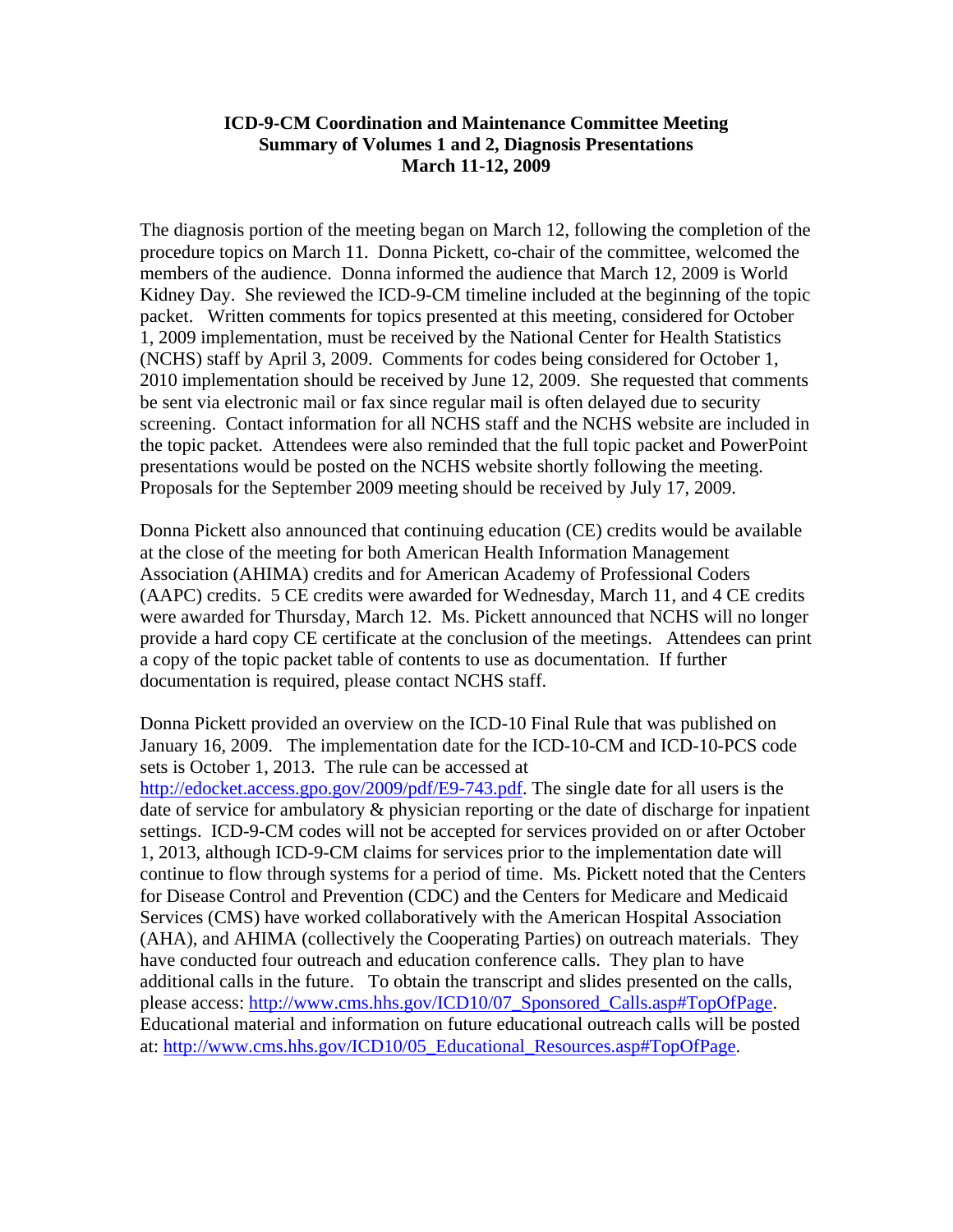The ICD-9-CM Coordination & Maintenance Committee (C&M) will continue to discuss updates to ICD-9-CM, ICD-10-CM, and ICD-10-PCS. These updates will be posted on the relevant CMS and CDC classification web pages. Upon implementation of the ICD-10 code sets the planned new name of the ICD-9-CM Coordination and Maintenance Committee will be the ICD-10 Coordination & Maintenance Committee. Several issues need to be discussed at the September 16-17, 2009 meeting. These issues include a possible freeze on the updating process prior to the implementation of the ICD-10 code sets, and when that freeze should occur. Ms. Pickett concluded her presentation with information on resources available on the CDC and CMS websites. Complete ICD-10- CM and ICD-10-PCS systems are available, including the guidelines, General Equivalence Mappings (GEMs) between ICD-9-CM and ICD-10-CM and ICD-9-CM Volume 3 and ICD-10-PCS (both ways), users guide for the GEMs, abbreviated reimbursement mappings, the development of an ICD-10 version of MS-DRGs, and the ICD-10-CM/ICD-10-PCS Digestive System MS-DRGs.

Comments and discussion on the topics presented were as follows:

## **Post traumatic seizures**

Gregory L. Barkley, MD, from Henry Ford Hospital in Detroit, Michigan, representing the National Association of Epilepsy Centers (NAEC) and the American Academy of Neurology (AAN) presented a clinical overview for this topic. His PowerPoint slides will be available in a separate file on the NCHS classifications website. Dr. Barkley explained that a seizure is a paroxysmal behavioral spell generally caused by an excessive disorderly discharge of cortical nerve cells and epileptic seizures range from clinically undetectable ("electrographic seizures") to convulsions. He also stated that not all seizures are due to epilepsy. The symptoms can vary depending upon the part of the brain involved in the epileptic discharge.

NAEC has requested a new code for post-traumatic seizures that is distinct and excluded from post-traumatic epilepsy. Dr. Barkley also requested a new term, partial status epilepticus, be added at code 345.7, and stated that he would prefer that the title for 345.7 be changed to Partial status epilepticus from Epilepsia partialis continua. Additionally, he discussed the issue of applicable  $5<sup>th</sup>$  digits for the codes under category 345. That topic was not a part of the topic packet and will be discussed at a future C&M meeting. A member of the audience requested that code 345.7 be excluded from the other epilepsy codes related to status epilepticus (codes 345.2 and 345.3), if other changes are made to code 345.7, to be able to better distinguish the codes. This request will be considered.

While there was general support for the proposal to add a code for post traumatic seizures, there was discussion regarding sequencing of this proposed code and a head injury code, if the patient is still having symptoms of the head injury. It was suggested to use the late effect codes for encounters after the initial head injury. There was also a comment that it is still a problem that physicians do not use terminology consistently regarding convulsions, seizures and seizure disorder, and the code assignment will vary depending on the term used. One person asked how to code post traumatic seizure disorder. Dr. Barkley commented that though he does not personally like the term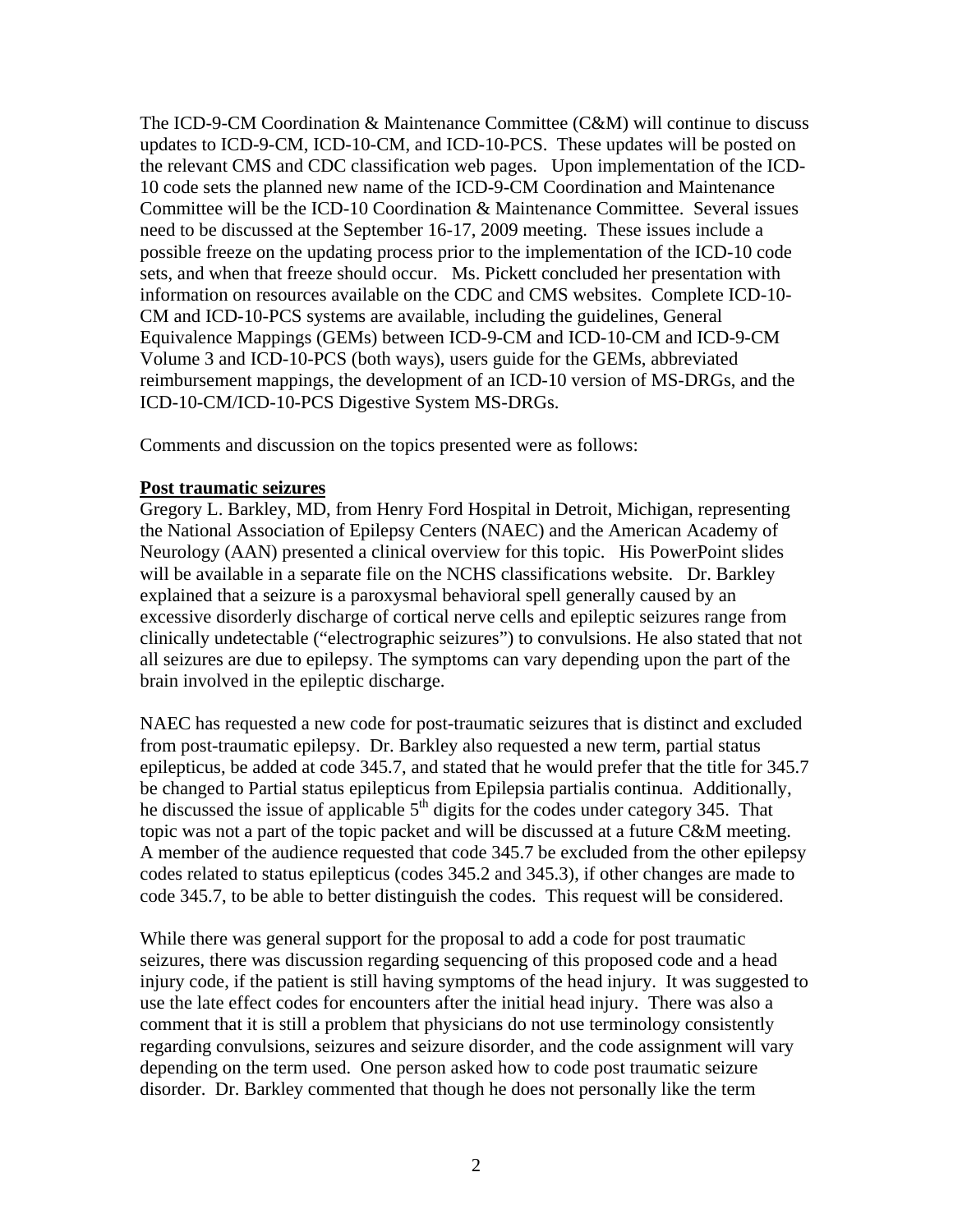seizure disorder, it is synonymous with epilepsy, so the term post-traumatic seizure disorder should be indexed to the epilepsy category.

# **Cognitive deficits related to Traumatic Brain Injury (TBI) and Neurological Conditions**

This proposal is related to the September 25, 2008, proposal in which the Department of Defense (DoD) and the Veteran's Administration (VA) jointly requested changes to the ICD-9-CM classification to better classify traumatic brain injury (TBI) and its associated conditions. From that meeting and comments received, further review was requested for overlap of these conditions with those represented elsewhere in ICD-9-CM. It was also recommended to try placing these codes in Chapter 16, Signs, Symptoms and Ill-Defined Conditions. The original and revised proposals were included for discussion.

Ted Miller, representing several organizations (the American Public Health Association's Injury Control and Emergency Health Services Section, the Children's Safety Network, and the Traumatic Brain Injury Technical Assistance Center) said he likes the exclusions. He suggested that there were issues with including signs and symptoms involving cognition at category 799, with its current title, "Other ill-defined and unknown causes of morbidity and mortality." He suggested renaming category 799 to explicitly add the cognitive symptoms as part of the title.

## **Escherichia coli - expansion for O157:H7**

Dr. Julia Pillsbury, representing the American Academy of Pediatrics, indicated that the Shiga Toxin-producing *E. Coli* infections are usually more life threatening and therefore should be tracked separately. The need to identify the type of infection outbreak in the community is important.

A comment was made that *E. Coli* O157:H7 is a Shiga Toxin-producing *E. Coli* (STEC), and that it could be useful to change the proposed new code to include STEC in the title, and thus include all STEC, not just O157:H7.

It was noted that *E. Coli* O157:H7 is an enterohemorrhagic type, and when it causes enteritis, that it would be coded to category 008. A question was raised about how often it would cause disease other than enteritis. Dr. Barkley, who gave support for this proposal, noted that STEC can cause other infections such as urinary tract infections. Hemolytic uremic syndrome can result from such infections, even without enteritis being present.

One commenter asked what would be coded first, since this infection code (041.4) is usually coded secondarily. There was a comment from Dr. Pillsbury that the Shiga Toxin-producing *E. Coli* condition would be coded first, and the new proposed code would be secondary. The need to identify the type of infection is important.

There was general support for this proposal.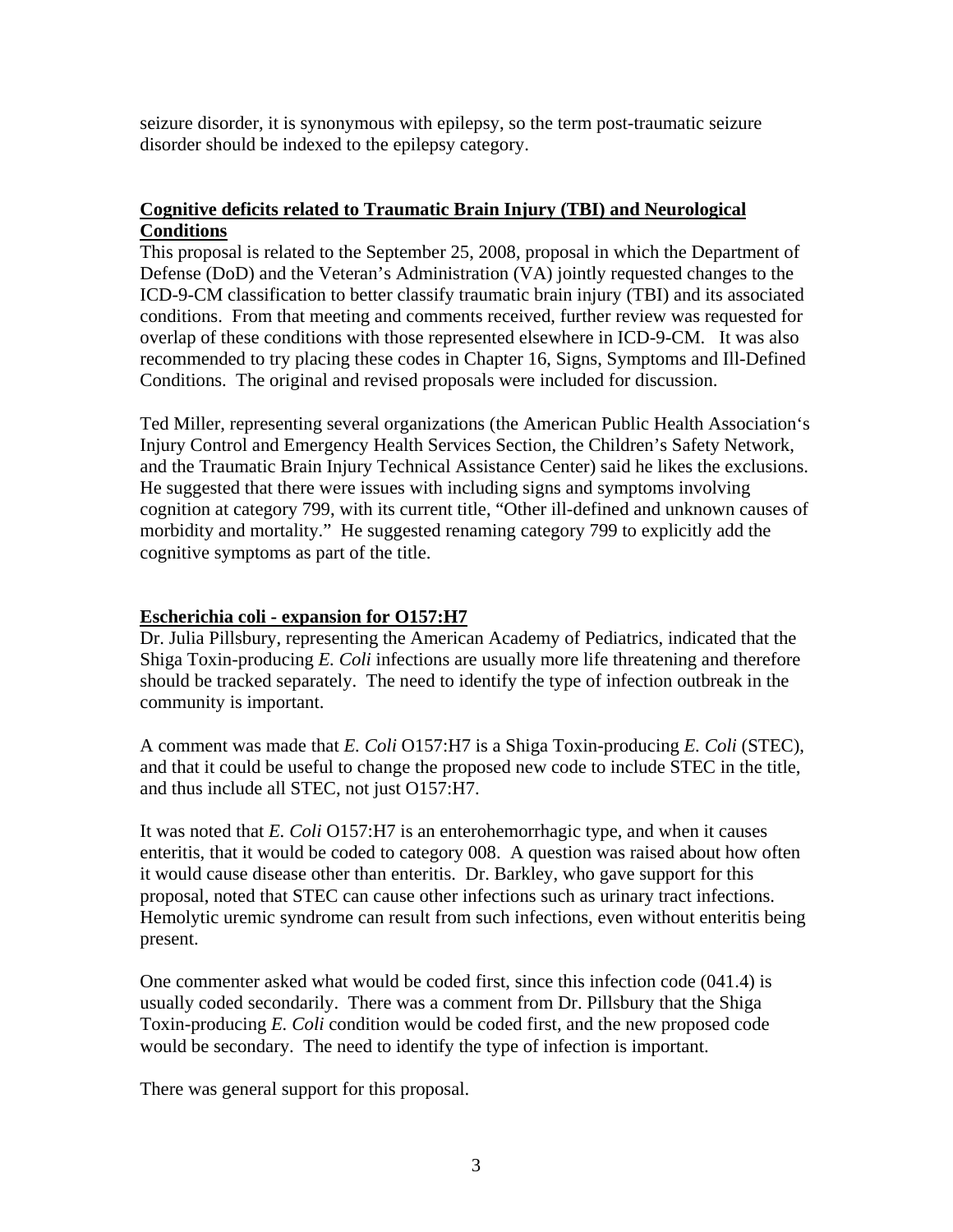## **Personal history of corrected congenital malformations**

There was general support to expand and add codes to subcategory V13.6 to identify personal history of corrected congenital anomalies, by body system. Dr. Pillsbury commented that the AAP based this request on the need to monitor these patients, and that they may require long term follow-up or therapy. There isn't a good way to indicate the reason for visit if the congenital anomaly has been corrected. A question was raised about the proposed code V13.60, Personal history of (corrected) congenital inborn errors of metabolism and chromosomal anomalies, as to whether these can actually be corrected at this time. Dr. Pillsbury indicated that though some conditions can be corrected by transplant, and new treatments are in development, the chromosomal anomalies really are not able to be corrected now. A comment was made that a number of these conditions may be treated, with partial correction, but with remaining problems that may require follow up and observation, or even continued treatment. She expressed uncertainty about this proposed code, and noted that she would further review this issue with others at AAP.

It was also recommended to retitle existing code V13.61, Hypospadias to include the full code title to be consistent with the proposed new codes. One person commented that the term "corrected" should be reviewed. It does not always mean that the person does not have long term implications. For example the digestive malformations, once corrected, may mean that the person has a long term ostomy that must be monitored and maintained.

There was general support for this proposal to expand and add codes to identify personal history of congenital anomalies by body system.

## **Acute Idiopathic Pulmonary Hemorrhage in Infants**

There was a question about pulmonary hemorrhage of the newborn, and what age it represented, and how to differentiate AIPHI from pulmonary hemorrhage of newborn, which is excluded from the proposed code. It was noted that pulmonary hemorrhage of newborn occurs at 28 days or less, and often is related to prematurity, while the CDC case definition for AIPHI would not include prematurity. There was some discussion regarding the addition of an excludes note at 786.31 for von Willebrand disease.

There was general support for this proposal.

## **Rheumatic Heart Failure Expansion**

One person recommended that this and all of the heart failure proposals be reviewed by clinical organizations such as the American College of Cardiology (ACC), since cardiologists may not use the term "rheumatic" heart failure. Questions raised included how common this disease is and how accurate the current data is since ICD-9-CM defaults to rheumatic for many heart related conditions It was noted during the discussion that while some of the rheumatic heart failure data may be inflated due to ICD assumptions, it is not possible to be certain at this time. It was noted that there have been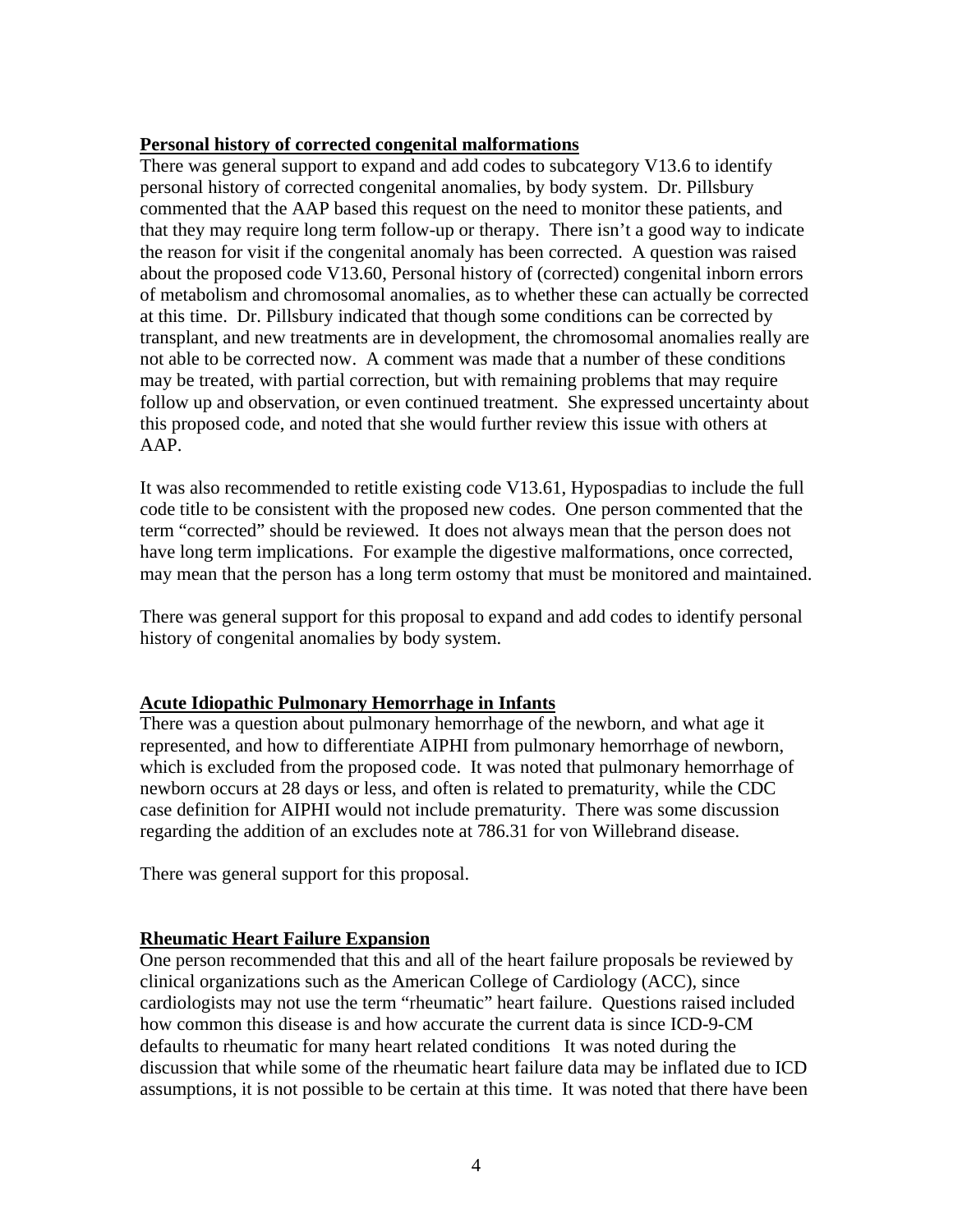articles in Coding Clinic to address this, and another article may be forthcoming. There was a comment that such clarification would be helpful.

# **Congestive Heart Failure Issues/ Alternative 1 – Congestive Heart Failure Expansion**

There was general support for this proposal.

# **Congestive Heart Failure Issues**

# **Alternative 2 - Systolic Heart Failure, Diastolic Heart Failure, and Combined Heart Failure with Congestive Heart Failure**

One person commented that this proposal could be used in conjunction with the proposals in Alternative 1. Another commenter noted that alternatives 1 and 2 need not be considered mutally exclusive. There was discussion of the possibility to merge alternative 1 and 2 and to simplify the codes to add congestion. Another comment was that this looks complex, but that reporting can require so many codes, and thus this combination of codes would save space for reporting.

A question was raised as to why the proposal did not have a code for unspecified systolic heart failure with congestion (that is, without mention of acute or chronic nature), with a similar approach for diastolic and combined heart failure. There was a comment that it would be possible to add this to the proposal, using codes with fifth digit 7, such as 428.27, to be titled Unspecified systolic heart failure with congestion. Nelly Leon-Chisen, representing the American Hospital Association, recommended that proposed code 428.20 be used to show congestion.

## **Acute Heart Failure Classification and Related Heart Failure Issues**

There was a general comment to combine low and high output and use  $5<sup>th</sup>$  digits. It was suggested to break out proposed code 428.5 and put both low output syndrome and high output failure there to save 428.6 for potential other use. An alternative to that suggestion was to place these both at a new subcategory 428.8 for other heart failure.

# **Part 1, Low Output Syndrome (with Acute Heart Failure)**

There was a question on whether the proposed 428.5, Low output syndrome, could be used alone, and there was agreement that this would be appropriate.

# **Part 2, High Output Failure**

There were no further specific comments on this proposal, beyond those noted above.

# **Part 3, Acute Right Heart Failure**

There was a comment about the combination of both left and right heart failure, and the suggestion to also add a code for that combination.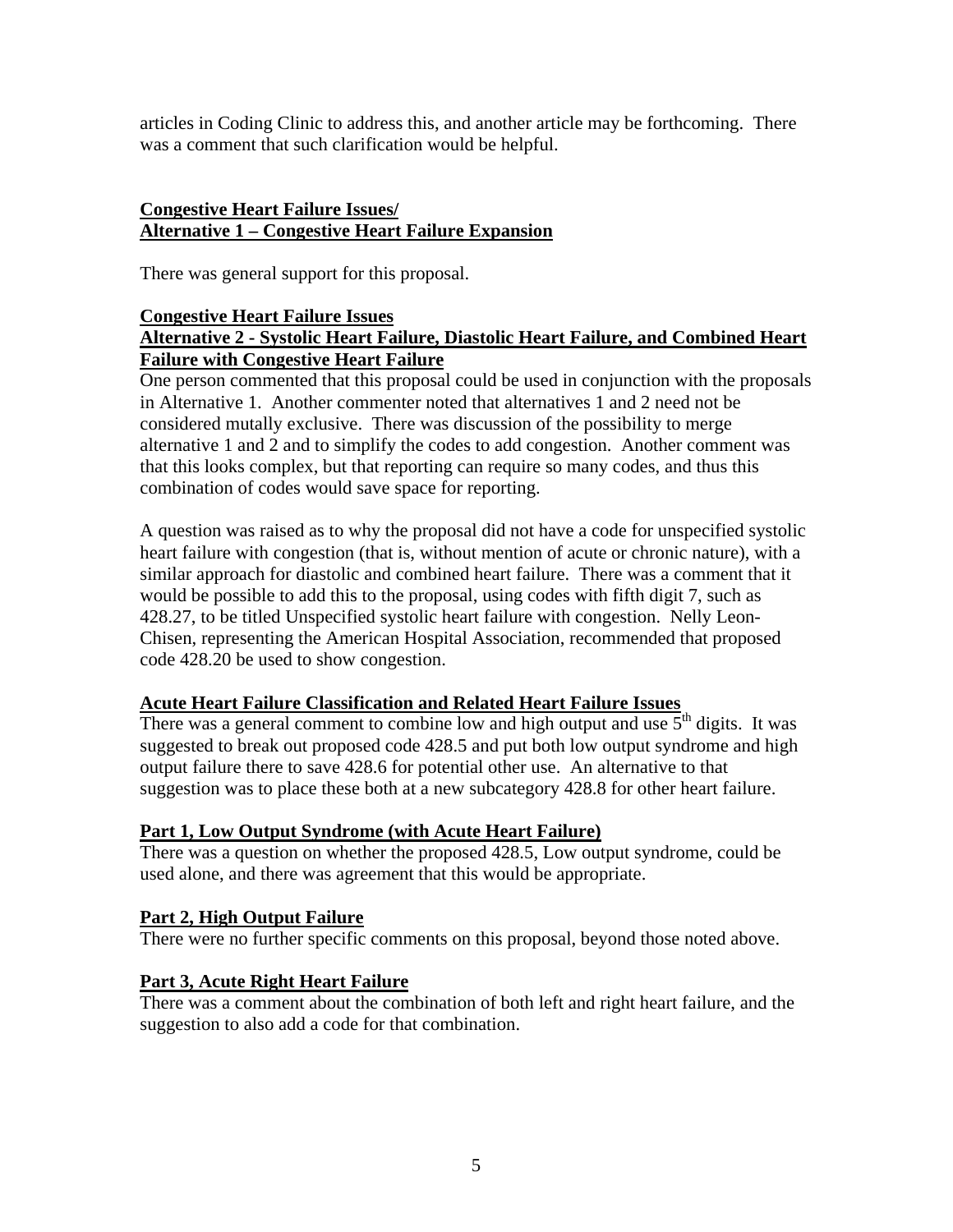## **Part 4, Acute Decompensated Heart Failure**

There was a comment that it would be helpful to have it made clear that decompensated is equivalent to acute on chronic, and this would reduce the burden of querying physicians. In addition, one person commenting in support of this proposal suggested indexing the term "compensated" related to heart failure to codes for chronic heart failure.

#### **Heart Failure with Reduced Ejection Fraction, and with Normal Ejection Fraction**

There was a suggestion to add "so stated" after the inclusion term Heart failure with reduced ejection fraction being proposed at code 428.2 , Systolic heart failure. Pat Brooks, CMS, objected to the proposal and commented that if clinical criteria were added as an inclusion term, others could ask that clinical criteria be added to other codes as well. Another commenter noted that she sees ejection fraction information documented in the medical record as well as information regarding whether or not diastolic dysfunction exists. Nelly Leon-Chisen, Director of the Central Office on ICD-9-CM of the American Hospital Association (AHA), added that there may be a need to compromise and possibly change the coding guidelines.

## **Acute Pulmonary Edema with Other Conditions**

There was general support for this proposal with commenters indicating it will help clear up capturing pulmonary edema. It was suggested to add a "such as" note and a list of conditions to proposed new code 518.42, Acute pulmonary edema with conditions classified elsewhere. Some specific comments were that acute pulmonary edema is important, and that this would be good for identifying the edema. However, there was also some concern expressed about eliminating a note of long standing (on past inclusion of pulmonary edema due to heart failure at code 428.1, Left heart failure). There was a comment that if edema was worsening due to surgery, but present prior, that it would be important not to exclude the proposed new postoperative pulmonary edema code from other pulmonary edema codes, or vice versa, since these could coexist. A question was raised on the use of the proposed new code for acute pulmonary edema with conditions classified elsewhere, on how this might be applied with conditions where it might be considered intrinsic to the condition, and whether people would be reluctant to code it, for example with inhalation of toxic gas. These issues will be reviewed.

## **Aortic Ectasia**

One person commented that they see this diagnosis frequently in patients who have Marfan syndrome, and it is currently difficult to code it accurately, so the proposed change would make it easier to code. . It was suggested to exclude aneurysm from this new code. It was also suggested to delete the "see also Aneurysm" note from the index, and replace that with a subentry to read "with aneurysm," which would then reference a code. Another person suggested that it would be useful to identify where the ectasia was, such as in the thoracic or abdominal aorta.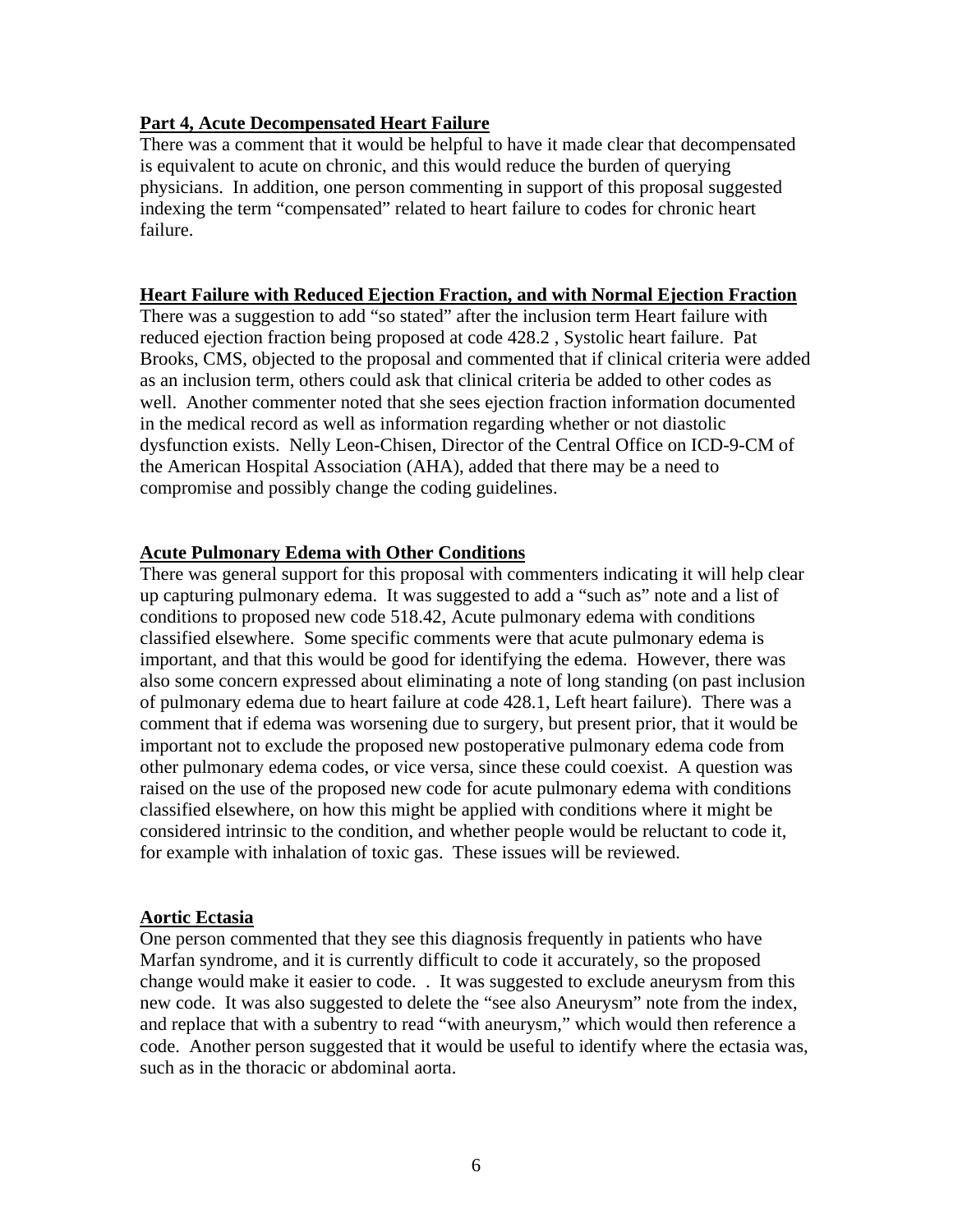## **Difficult airway**

There was general support for this proposal. One specific comment was that it would be useful.

## **Awaiting Joint Prosthesis**

Sue Bowman, representing the AHIMA, indicated that aftercare and explantation status are not the same, and grouping them together in a single code could cause confusion.

## **Cocaine poisoning**

There were no comments on this proposal.

## **Body Mass Index (BMI)**

There were general comments that it may be useful to add an additional code for body mass index of 60 and over for adults. A response was that surgical risk is similar for those over 50. However, one commenter stated that there can be additional uses beyond surgery, where this information could be of value, and that sometimes there is more risk associated with super morbid obesity. It was noted that when the expansion to the obesity codes were made several years ago, there wasn't consensus on the definition for super morbid obesity.

It was also suggested that we could benefit from a split of the proposed code V85.41, with BMI 40.0-49.9, into smaller groupings with BMI of 40-45 and 46-50.

# **Fecal incontinence**

One person asked about the deletion of the excludes note at code 569.49 for incontinence of sphincter ani (787.6) and where this would now be coded. This will be reviewed.

## **Müllerian anomalies**

There was discussion of adding an inclusion term for Müllerian anomalies, NOS. The American College of Obstetricians and Gynecologists (ACOG) will be consulted regarding this question.

There was general support for this proposal

## **Personal history of vaginal and vulvar dysplasia**

There were no comments regarding this proposal.